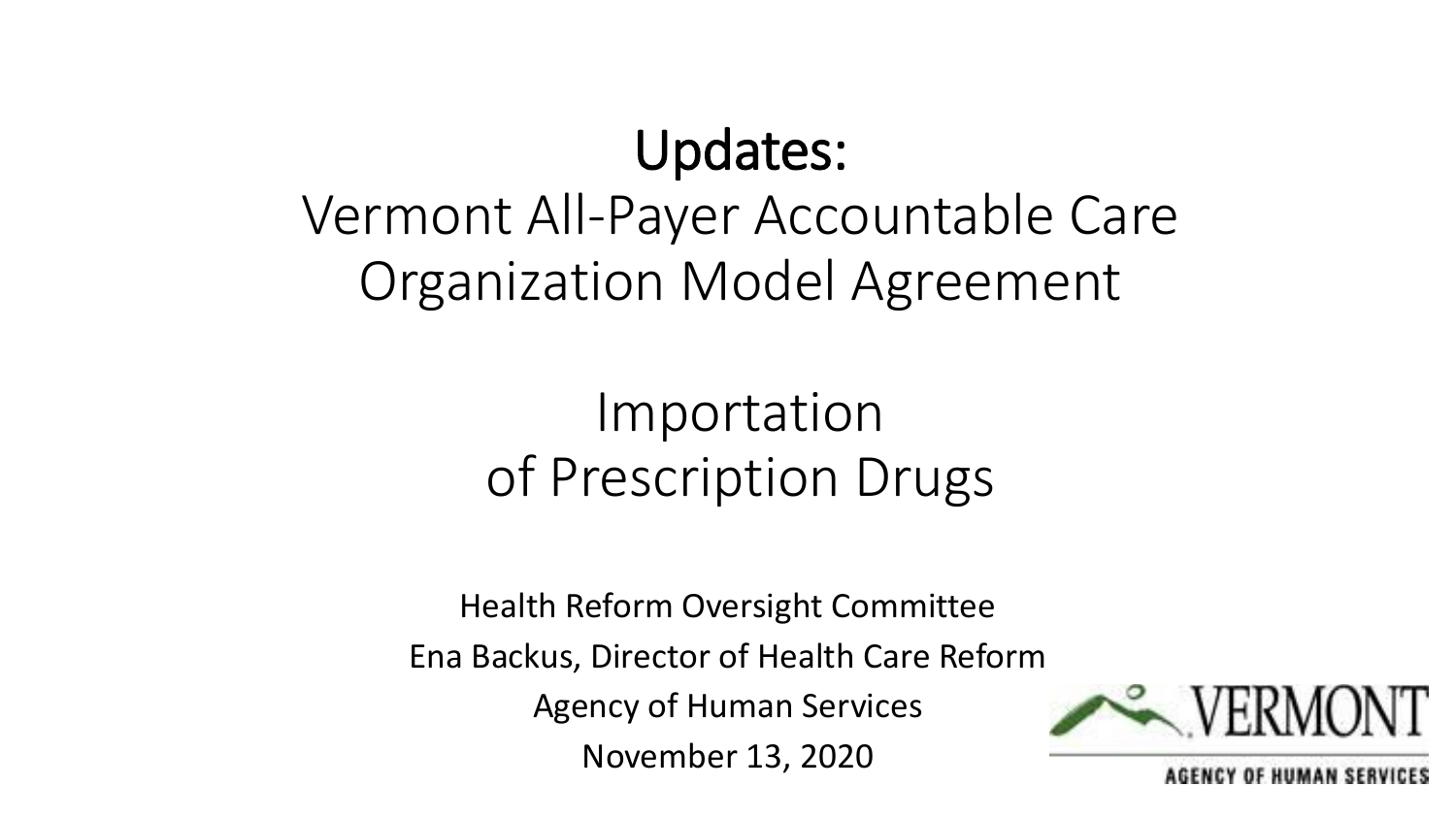# Vermont All-Payer Accountable Care Organization Model Agreement

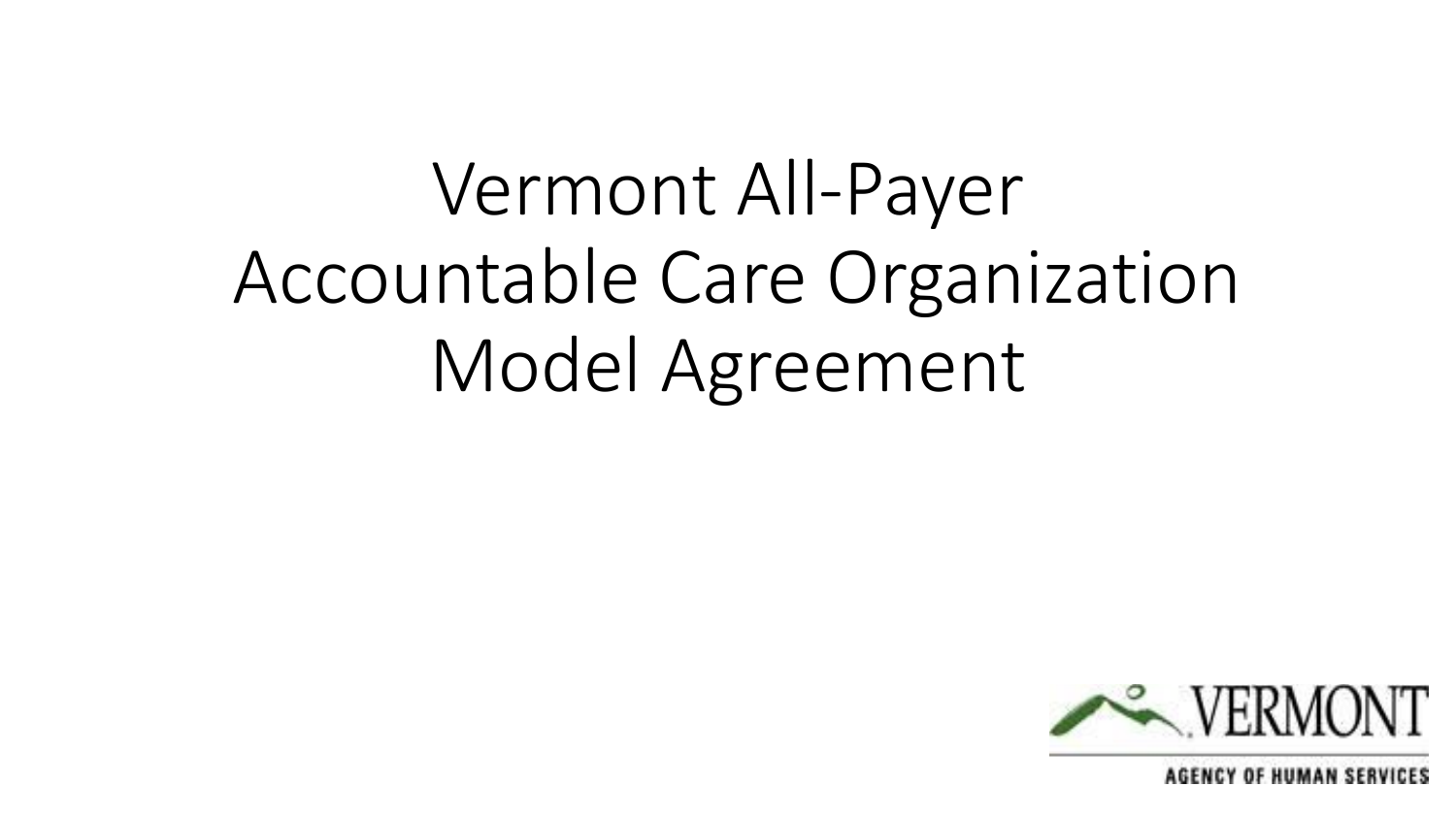What is the All-Payer Accountable Care Organization Model Agreement?

- Vermont is including all major health care payers (Medicare, Medicaid, and Commercial issuers) in a model to pay for health care based on quality and outcomes instead of on a fee-for-service basis.
- Vermont has an agreement with the federal government to allow for Medicare's participation in its statewide model.
- The federal government is tailoring an approach for Vermont but has been clear that Value Based Payment is a shared priority.

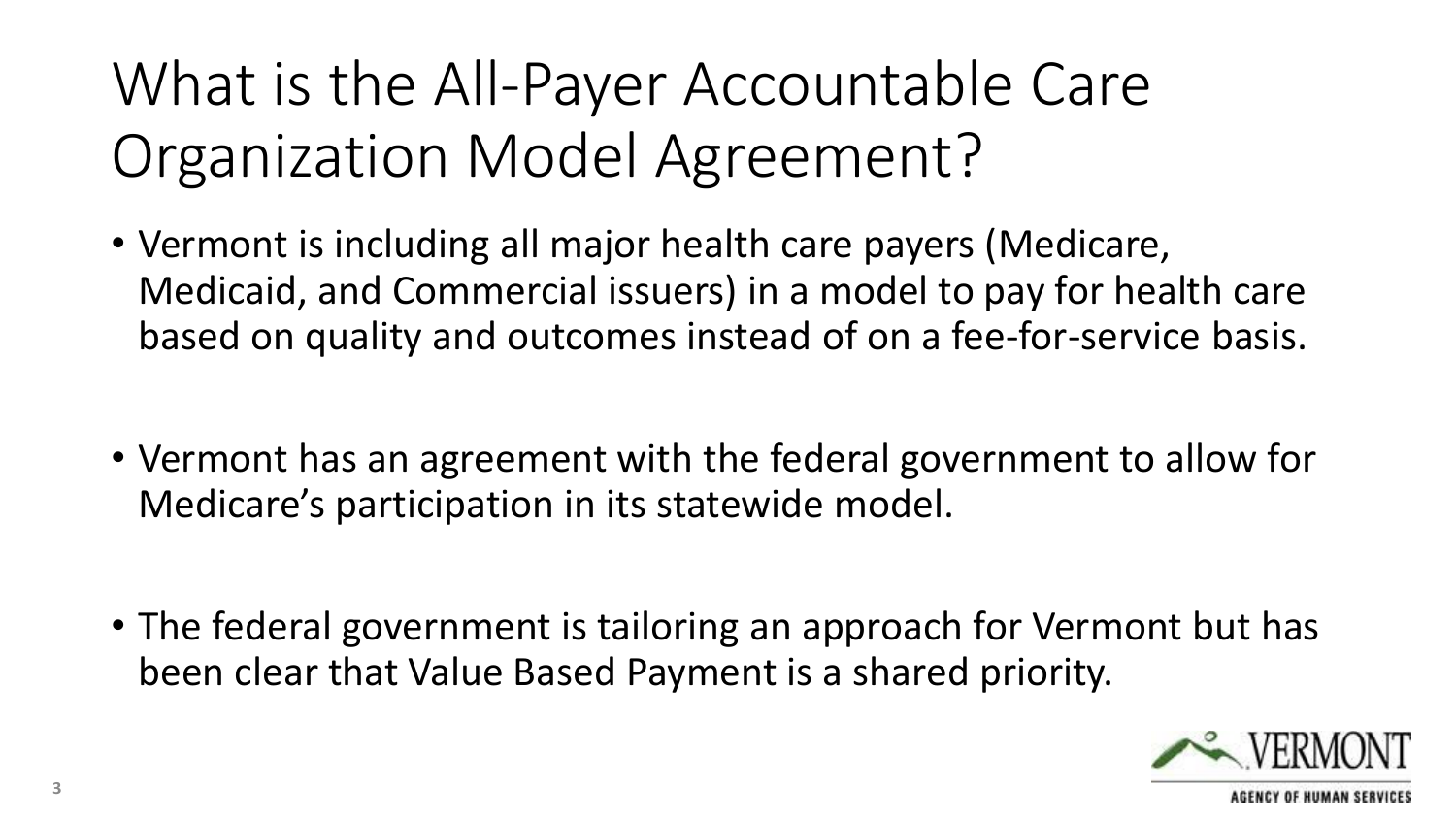#### How do we gauge progress?

There are three performance domains in the Vermont All-Payer Accountable Care Organization Model Agreement

- 1. Scale Targets
- 2. Financial Targets
- 3. Quality and Outcomes Targets

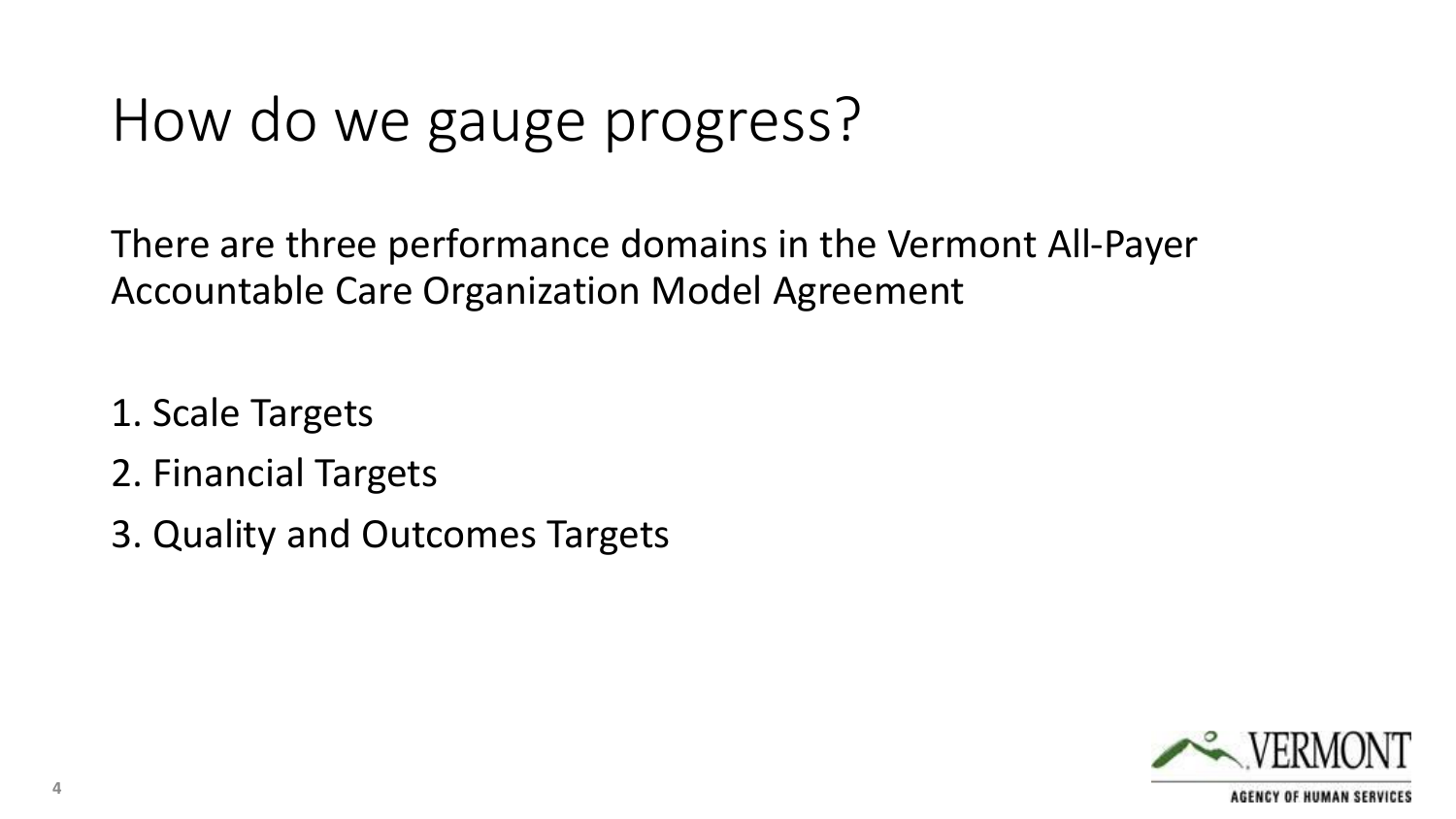# PERFORMANCE YEAR RESULTS Performance Year 1 (2018)

| <b>Domain</b>                                                  | <b>Measure</b>                                                 | <b>Target</b>                  | <b>Result</b> | <b>On Target?</b>                 |
|----------------------------------------------------------------|----------------------------------------------------------------|--------------------------------|---------------|-----------------------------------|
| <b>Scale</b>                                                   | <b>All-Payer Scale</b>                                         | 36%                            | 22%           | <b>No</b>                         |
|                                                                | <b>Medicare Scale</b>                                          | 60%                            | 35%           | <b>No</b>                         |
| Financial                                                      | All-Payer TCOC<br>Growth                                       | 4.3%                           | 4.1%          | Yes                               |
|                                                                | <b>Medicare TCOC</b><br>Growth                                 | 3.8%                           | 0.8%          | Yes, but result is<br>preliminary |
| <b>Health</b><br><b>Outcomes and</b><br><b>Quality of Care</b> | Population-<br>Level Health                                    | Achieve 4 out<br>of 6 outcomes | 3 out of 6    | <b>No</b>                         |
|                                                                | <b>Health Care</b><br><b>Delivery</b><br><b>System Quality</b> | Achieve 6 out<br>of 9 outcomes | 7 out of 9    | Yes                               |
|                                                                | <b>Process</b><br><b>Milestones</b>                            | Achieve 5 out<br>of 7 outcomes | 6 out of 7    | Yes                               |

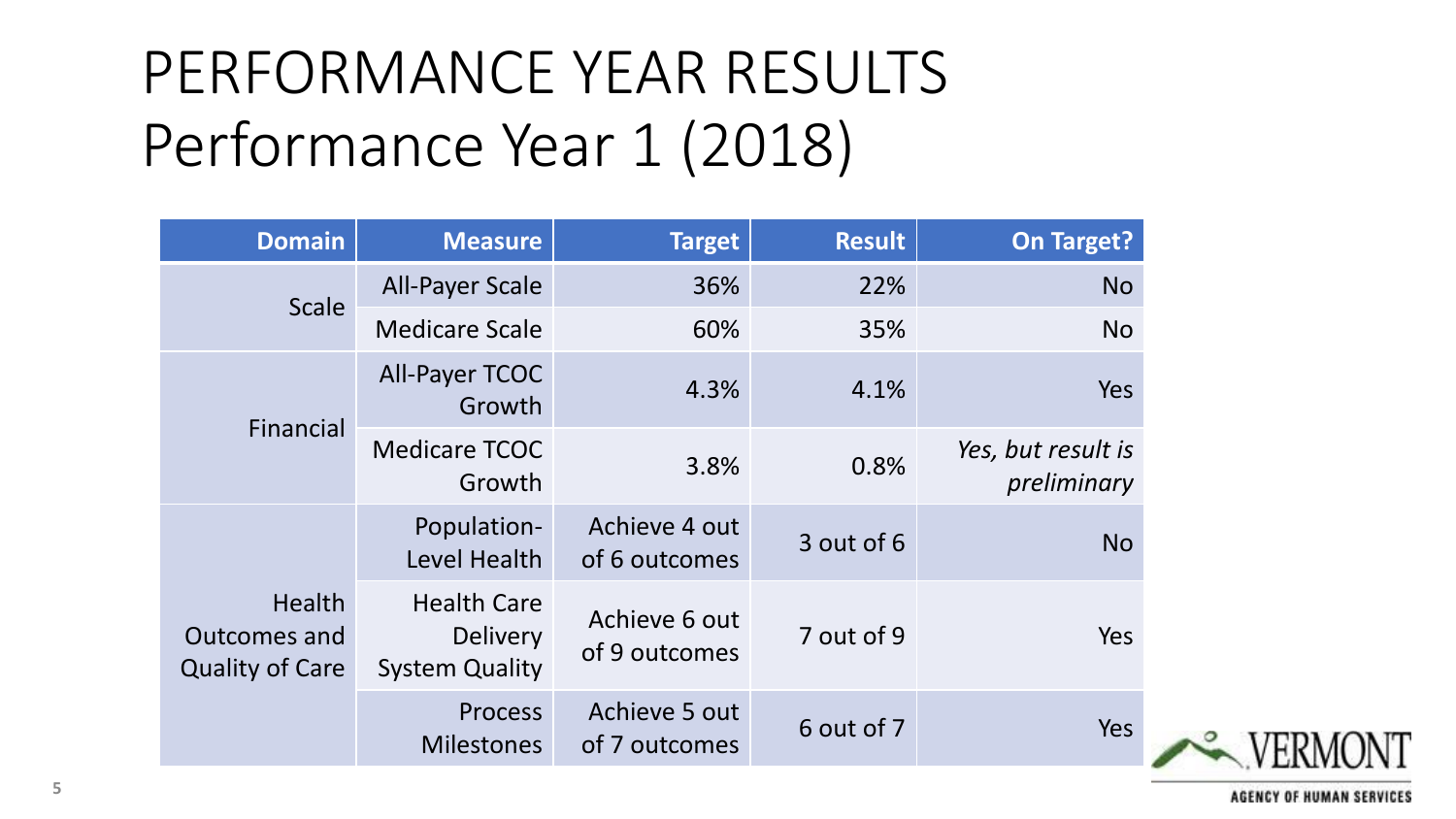#### RESULTS OVER TIME All-Payer Scale





\*Preliminary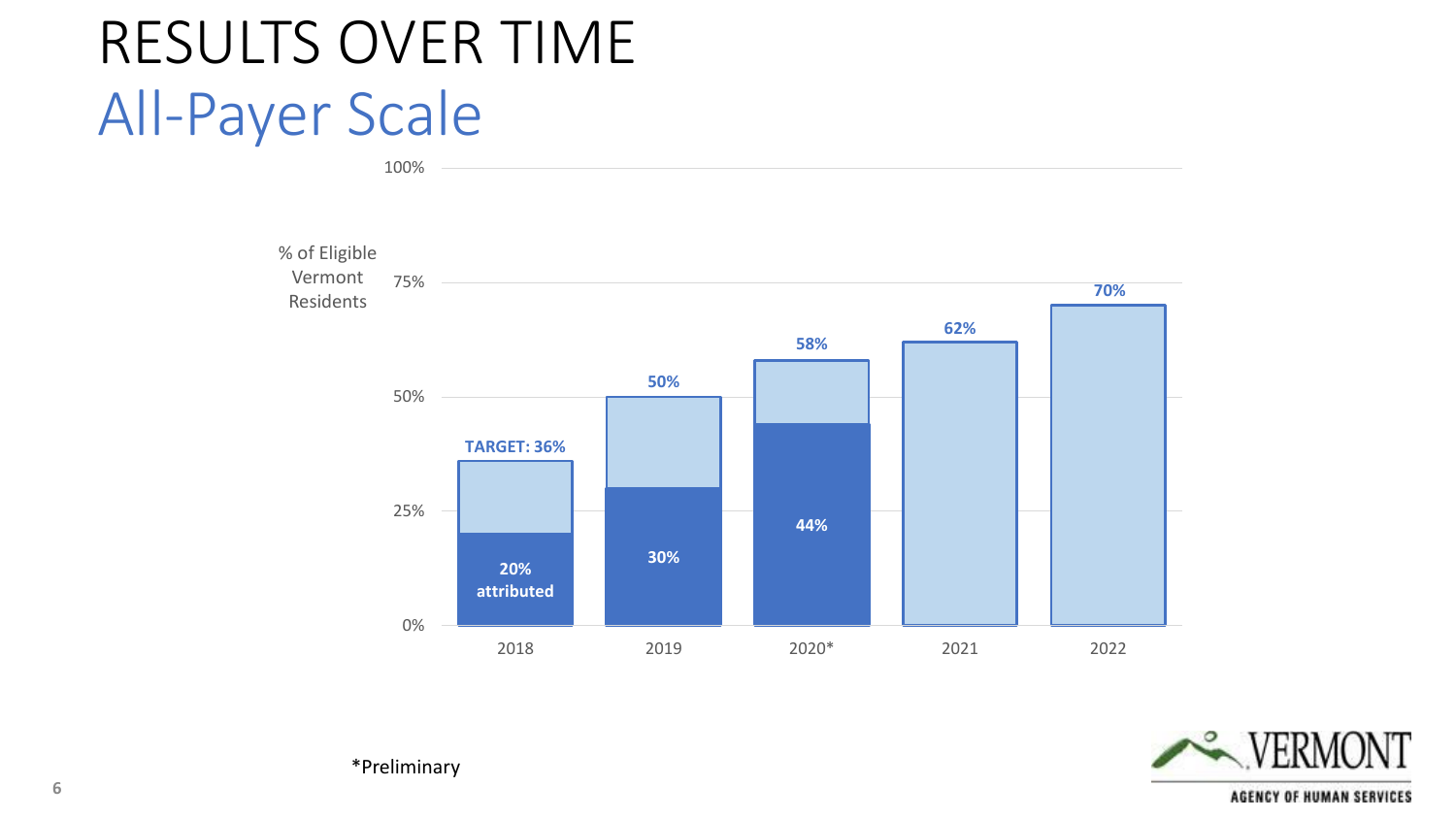#### RESULTS OVER TIME Medicare Scale





\*Preliminary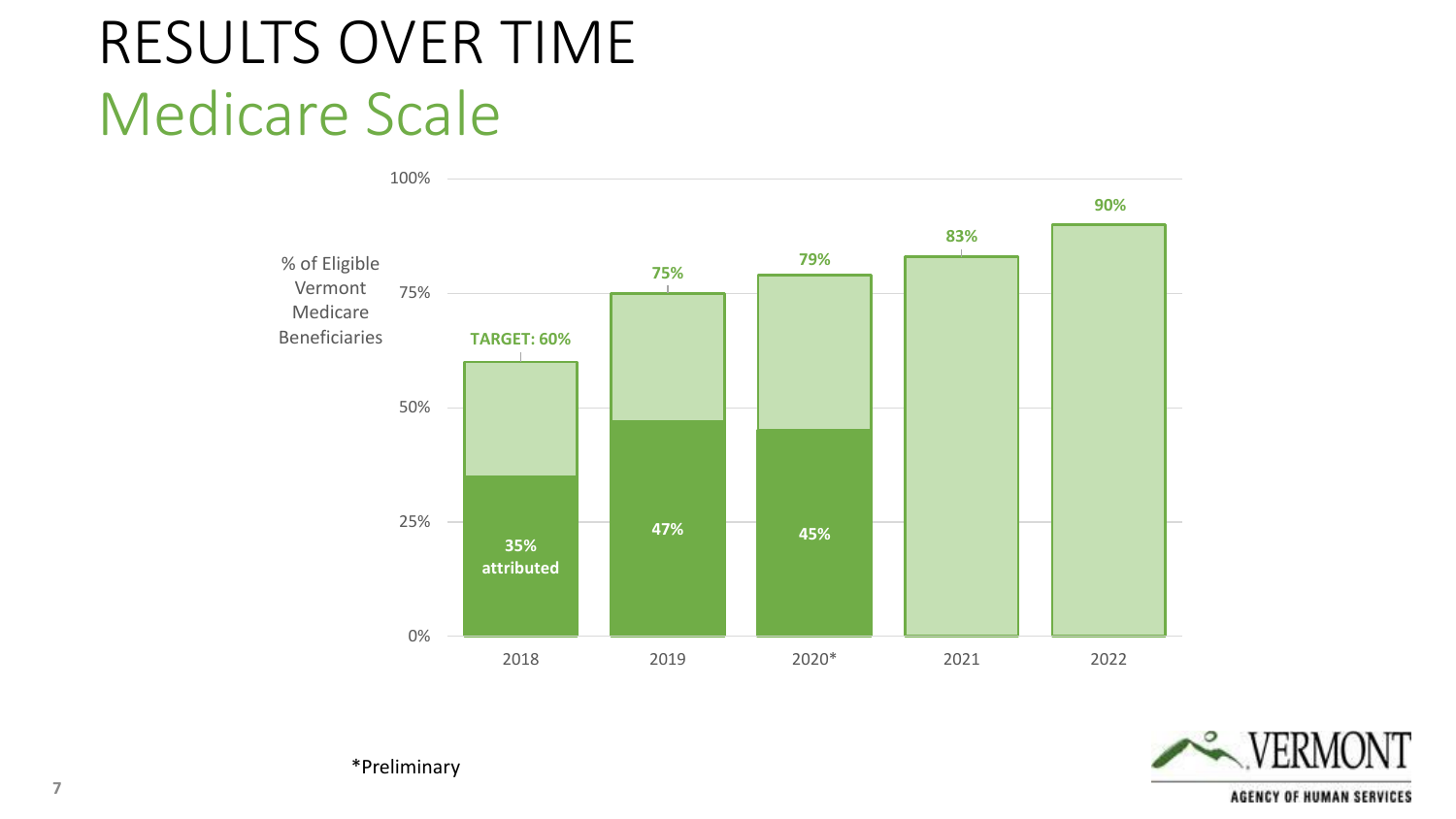# Continuous Improvement

"Moving to a system that pays providers for a population of patients, rather than for the individual services provided, would avoid the revenue shortage that providers are facing because of COVID-19. In fact, population-based payment models may provide a greater level of predictability for provider revenues in a way that could encourage longer term planning."

Dan Meuse, State Health and Value Strategies

- Vermont is committed to continuing the move away from fee-forservice reimbursement.
- To this end, four primary areas have been identified for improving Vermont's performance in the All-Payer ACO Model Agreement.

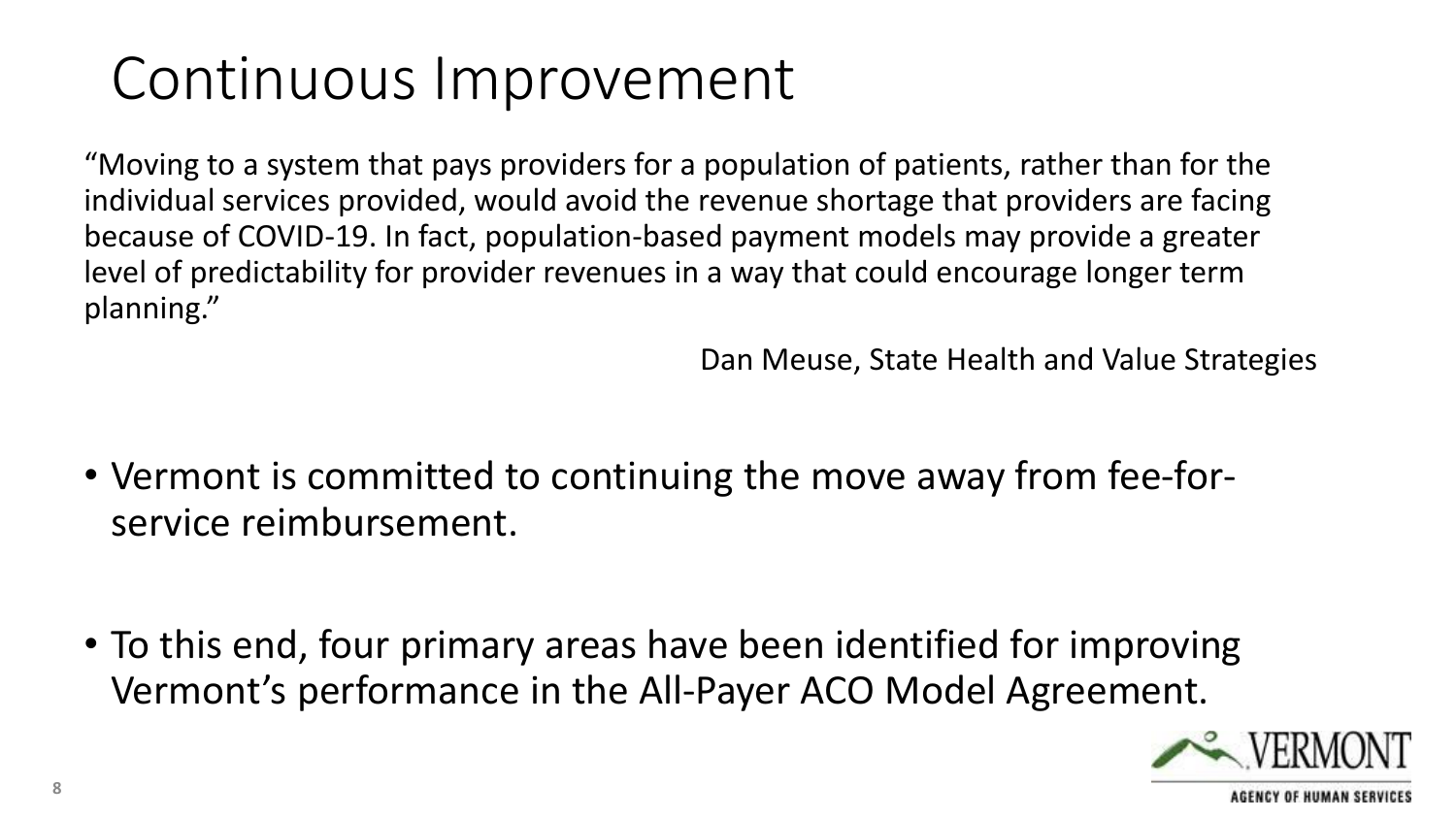# Importation of Prescription Drugs

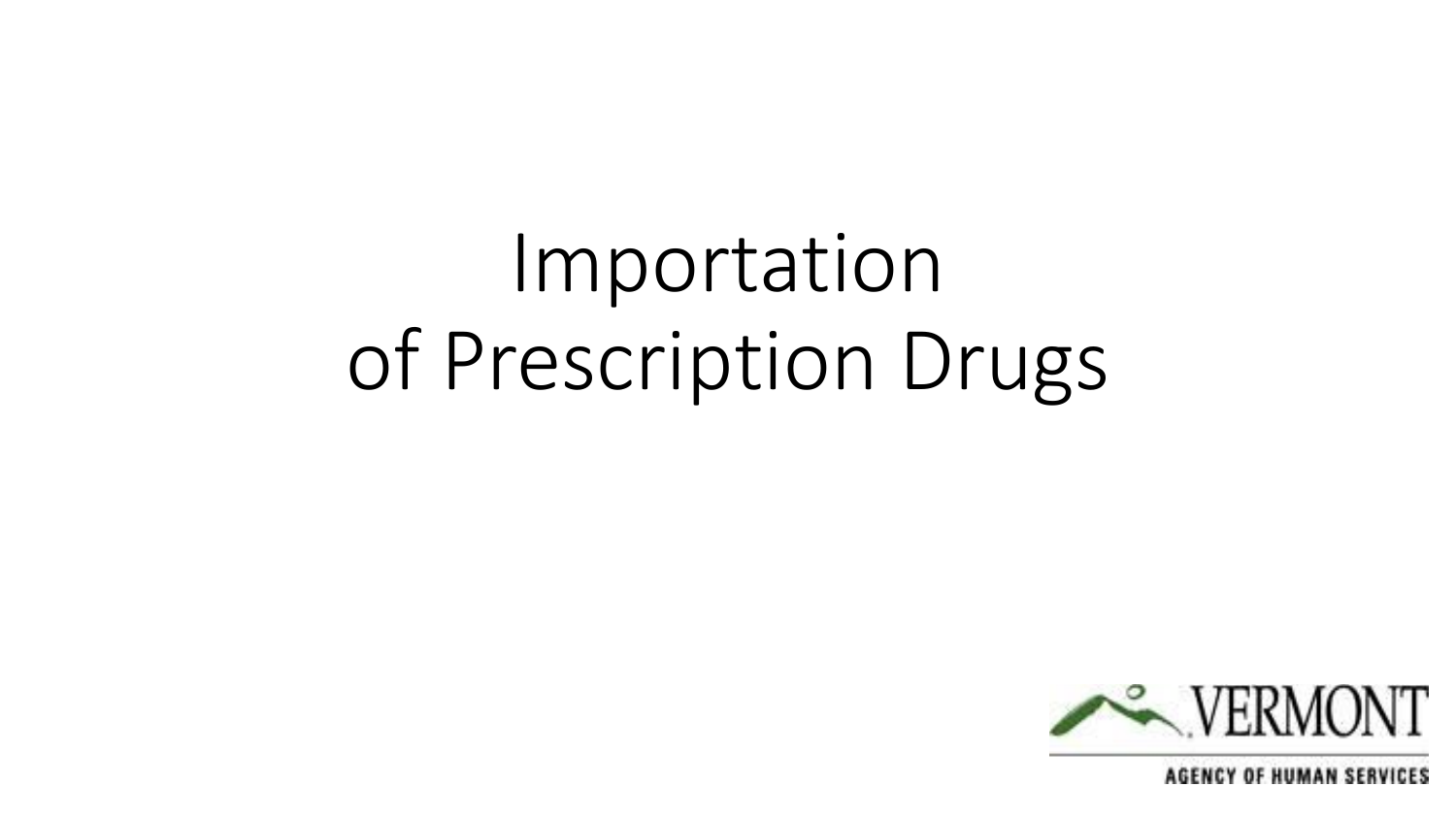# Importation of Prescription Drugs: Food and Drug Administration Rule



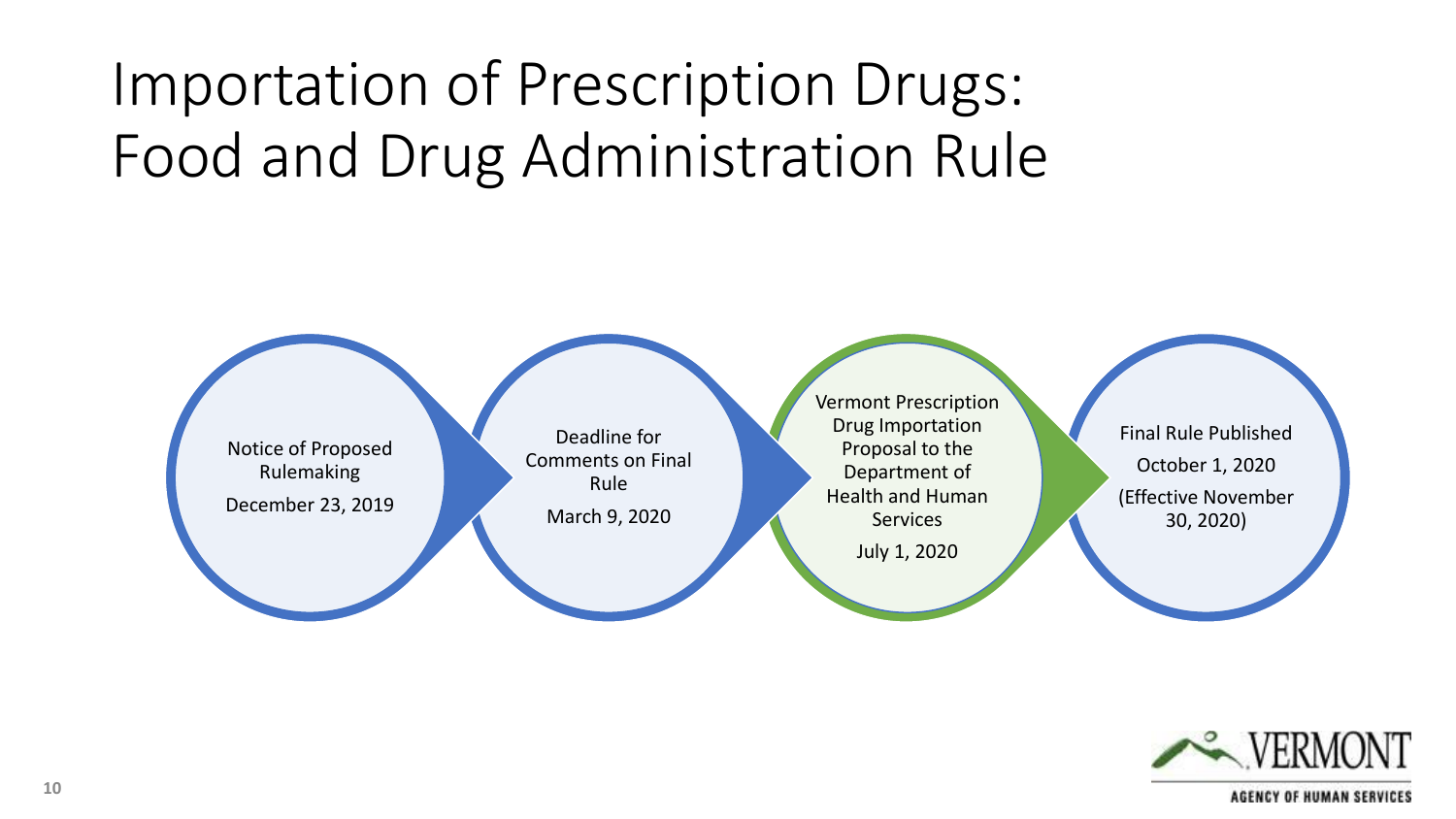#### Comments on Proposed Rule

- The Agency of Human Services (AHS) held three hearings to gather public input on Prescription Drug Importation on February 25, 2020.
- The State of Vermont submitted individual comments on the proposed rule on March 9, 2020 and participated in a group facilitated by the National Academy of State Health Policy which also commented on the proposed rule.
- Vermont reiterated its comments within its July 1, 2020 proposal to HHS.